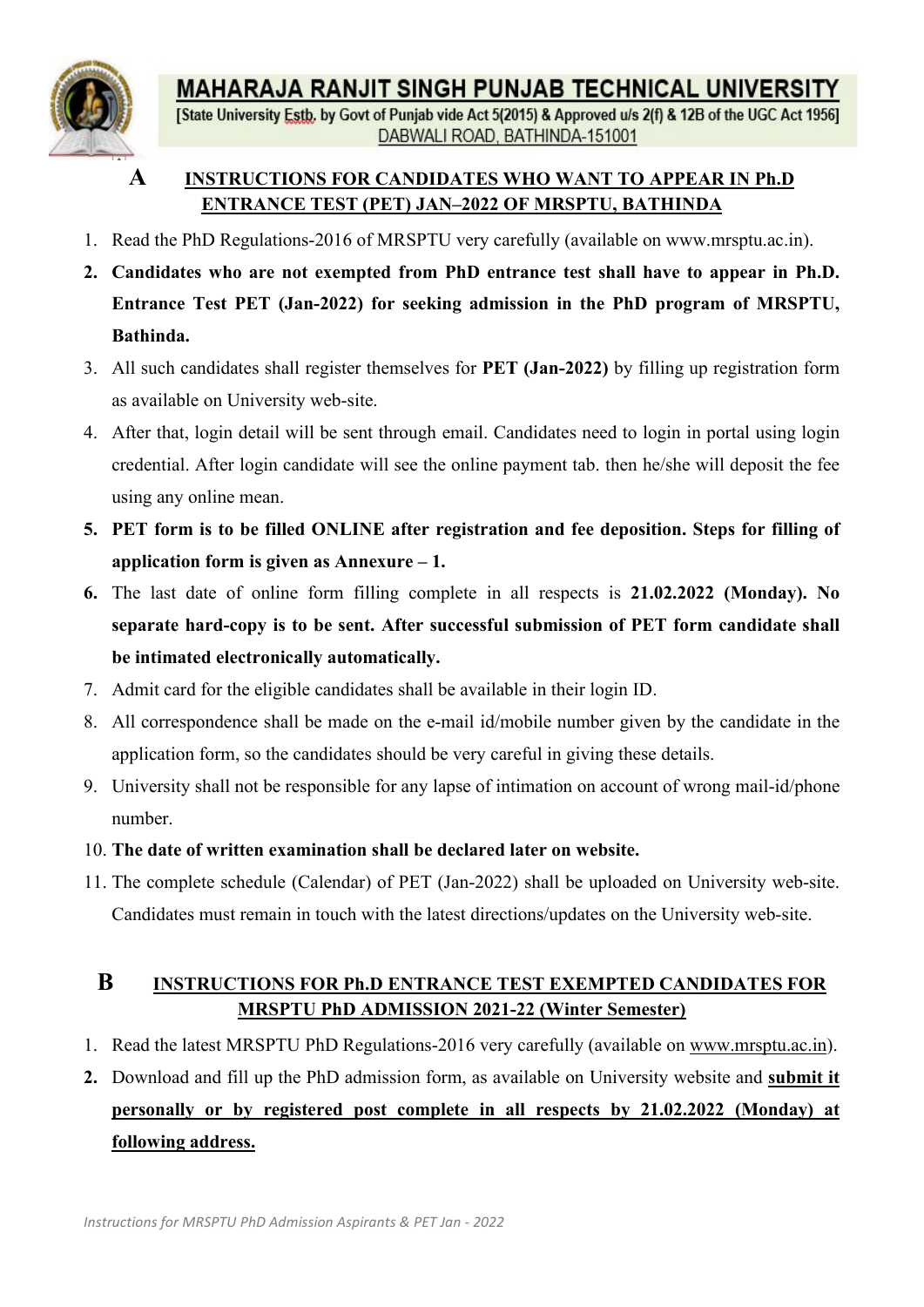# APPLICATION FORM FOR Ph.D. ADMISSION (JAN – 2022)

To

# FACULTY (applied for): \_\_\_\_\_\_\_\_\_\_\_\_\_\_ DISCIPLINE (applied for)\_\_\_\_\_\_\_\_\_\_\_\_ I FORM FOR Ph.D. ADMISSION (JAN – 2022)<br>
DISCIPLINE (applied for)<br>
Dean, Research & Development<br>
Dean, Research & Development<br>
No. 118, University Admin. Building<br>
njab Technical University, Dabwali Road, Bathinda-151001<br>

TION FORM FOR Ph.D. ADMISSION (JAN – 2022)<br>
DISCIPLINE (applied for)<br>
Dean, Research & Development<br>
Room No. 118, University Admin. Building<br>
the Punjab Technical University, Dabwali Road, Bathinda-151001<br>
the rejected wi Maharaja Ranjit Singh Punjab Technical University, Dabwali Road, Bathinda-151001 **INCOLLTY** (applied for):<br> **INCOLLTY** (applied for).<br> **INCOLLTY** (applied for).<br> **IO**<br> **IO**<br> **IO**<br> **IO**<br> **IO**<br> **IO**<br> **IO**<br> **IO**<br> **IO**<br> **IO**<br> **IO**<br> **IO**<br> **IO**<br> **IO**<br> **IO**<br> **IO**<br> **IO**<br> **IO**<br> **IO**<br> **IO**<br> **IO**<br> **IO**<br> **IO**<br> **I** APPLICATION FORM FOR Ph.D. ADMISSION (JAN – 2022)<br>
FACULTY (applied for)<br>
To<br>
DISCIPLINE (applied for)<br>
To<br>
Dean, Research & Development<br>
Room No. 118, University Admin. Building<br>
Maharaja Ranjit Singh Punjab Technical Uni application should be accompanied by fee of Rs. 2000/- to be paid through bank draft. **APPLICATION FORM FOR Ph.D. ADMISSION (JAN – 2022)**<br>
FACULTY (applied for):<br>
To<br> **EXECULTY** (applied for)<br>
To<br> **EXECULTY** (applied form **Room No. 118**, University, Admin. Building<br> **INCORDITY** Technical University, Dabwali **APPLICATION FORM FOR Ph.D. ADMISSION (JAN – 2<br>
FACULTY (applied for):** DISCIPLINE (applied for)<br>
To<br> **Dean, Research & Development**<br> **Room No. 118, University Admin. Building**<br> **Maharaja Ranjit Singh Punjab Technical Uni** 

3. Rs. 2000/- as processing fee shall be deposited as fee through bank draft, paylor and Interventional Discreption of the deposited as feed to the deposited as feed to the deposited as feed through to the deposited as fee **EXECULTY** (applied for):<br> **EXECULTY** (applied for):<br>
To<br> **EXECULTY** (applied for):<br>
To<br> **EXECULTY** (applied for):<br>
To<br> **EXECULTY** (applied for):<br> **EXECULTY** (applied for):<br> **EXECULTY** (applied forms<br> **EXECULTY** and all s **EXECULTY** (applied for):<br> **EXECULTY** (applied for):<br> **EXECULTY** (applied for):<br> **EXECULTY** (applied for):<br> **EXECULTY** (applied for):<br> **EXECULTY** (applied for):<br> **EXECULTY** (applied forms need to be forms need to be forms EXECULTY (applied for):<br>
To<br> **EXECULTY** (applied for)<br> **EXECULTY** (applied for)<br> **EXECULTY** (applied for)<br> **EXECULTY** (**Referred with Straigh Punjab Technical University, Dabwali Road, Bathinda-15<br>
<u>Incomplete forms shall** </u>

- 
- 
- 
- 3. Ist of MRSPTU approvisors in Various disciplines in various disciplines in the metalline moment in the relation of the state of MRSPTU approxement of the Specifical University, Dabwali Road, Bathinda-151001<br>
<u>Incomplete</u> 1.0<br>
1.18. Development<br>
1.18. University Admin. Building<br>
1.18. University, Dabwali Road, Bathinda-151001<br>
1.19. Incomplete forms shall be rejected without any intimation, so the form should be filled up<br>
1.19. The applica **Examplement Consolution**<br> **Examples at any information control in the University Admin.** Building<br> **Example Forms shall be rejected without any intimation, so the form should be filled up<br>
very carefully and all self-atte** Respectively. Admin. Building<br>
Maharaja Ranjit Singh Punjab Technical University, Dabwali Road, Bathinda-151001<br>
Incomplete forms shall be rejected without any intimation, so the form should be filled up<br>
very carefully an Maharaja Ranjit Singh Punjab Technical University, Dabwali Road, Bathinda-1-51001<br>
<u>Incomplete forms shall be rejected without any intimation, so the form should be filled up<br>
every carefully and all self-attested (not ori</u> Incomplete forms shall be rejected without any intimation, so the form<br>very carefully and all self-attested (not original) requisite documents mapplication should be accompanied by fee of Rs. 2000/- to be paid throug<br>Rs. 2 Startested (not original) requisite documents must be attached. The<br>
supplication should be accompanied by fee of Rs. 2000/- to be paid through bank draft.<br>
3. Rs. 2000/- as processing fee shall be deposited as fee throug **application should be accompanied by fee of Rs. 2000/- to be paid through bank draft,<br>
Rs. 2000/- as processing fee shall be deposited as fee through bank draft, payable to "The<br>
Registrar, Maharaja Ranjit Singh Punjab Te** Rs. 2000/- as processing fee shall be deposited as fee through bank draft, payable to "The Registrar, Maharaja Ranjit Singh Punjab Technical University, Bathinda" at Central Bank of India, Bathinda.<br>
Common Instruction for Rs. 2000/- as processing fee shall be deposited as fee through bank draft, payable<br>Registrar, Maharaja Ranjit Singh Punjab Technical University, Bathinda" at Centr<br>of India, Bathinda.<br>Common Instruction for category A and Registrar, Maharaja Ranjit Singh Punjab Technical University, Bathinda" at Central Bank<br>
of India, Bathinda.<br>
C. Common Instruction for category A and B Candidates<br>
1. Separate forms need to be filled for applying to diffe of India, Bathinda.<br> **C** Common Instruction for category A and B Candidates<br>
1. Separate forms need to be filled for applying to different DISCIPLINES/FACULTIES.<br>
2. Fec once paid will be non-refundable.<br>
3. List of MRSPT **Common Instruction for category A and B Candidates**<br>Separate forms need to be filled for applying to different DISCIPLINES/FACULTIES.<br>Foc once paid will be non-refundable.<br>Availability of supervisors in various disciplin **Common Instruction for category A and B Candidates**<br>
2. Fee once paid will be non-refundable.<br>
2. Fee once paid will be non-refundable.<br>
3. List of MRSPTU approved supervisors in various discipline is available on Univer Separate forms need to be filled for applying to different DISCIPLINES/FACULTIES.<br>
Fes once paid will be non-refundable.<br>
List of MRSPTU approved supervisors in various discipline is available on University web-site.<br>
Avai Fee once paid will be non-refundable.<br>
List of MRSPTU approved supervisors in various discipline is available on University web-site.<br>
List of MRSPTU approvisors shall be as per the latest UGC guidelines (maximum supervisi List of MRSPTU approved supervisors in various discipline is available on University web-site.<br>Availability of supervision/columes shall be as per the latest UGC guidelines (maximum supervision) co-<br>supervision candidates 4. Availability of supervisors shall be as per the latest UGC guidelines (maximum supervision/co-<br>supervision candidates at any time for Assistant Prof: Associate Professor: Professor:  $24 \div 6 \div 8$ <br>respectively. Superviso
- 
- 
- 
- directions/updates and any official communication in this concern.<br> **EARLY COMITS COMISS AND DEARLY SOUTHER ART ART CONTIFIES and CONTIFIES and CONTIFIES conditions for in-service candidates at the time of Interview, and l** supervision candidates at any time for Assistant Prof: Associate Professor: Professor: :: 4 : 6 : 8<br>
respectively. Supervisor must be from the concerned FACULTY and MRSPTU affiliated<br>
Institute, and from the list uploaded respectively. Supervisor must be from the concerned FACULTY and MRSPTU affiliated<br>Institute, and from the list uploaded on the University website for Ph.D. Admissions 2021-22<br>(Winter Session).<br>Eligible candidates shall be Institute, and from the list uploaded on the University website for Ph.D. Admissions 2021-22<br>
(Winter Session).<br>
5. Eligible candidates shall be intimated separately through email/phone for appearing in Interview,<br>
so the (Winter Session).<br>Eligible candidates shall be intimated separately through email/phone for appearing in Interview,<br>Eligible candidates are advised to keep their Research proposal/ Presentations/Supervisor consent<br>ready fo 5. Eligible candidates shall be intimated separately through email/phone for appearing in Interview,<br>
so the candidates are advised to keep their Research proposal/ Presentations/Supervisor consent<br>
ready for presentation ntitle a student for admission.<br>
d checked regularly for latest<br>
rm.<br> **C**)" from the employer is must in<br>
c, and later he/she shall have to<br>
h.D. course work.<br>
didates i.e. He / She will have to<br>
ned department. No financi
- 
- 
- 87250-72343.